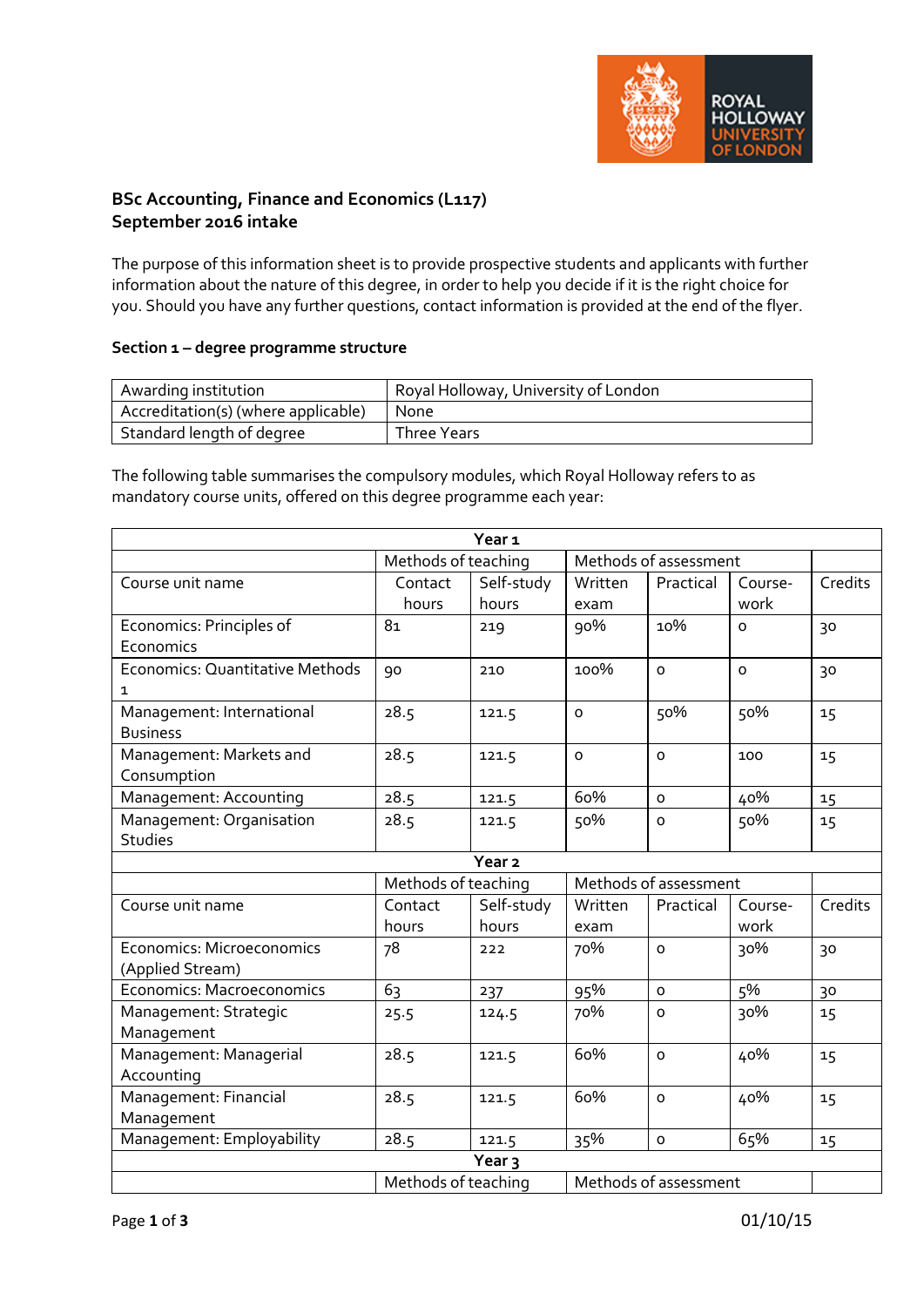

| Course unit name                      | Contact | Self-study | Written | Practical | Course- | Credits |
|---------------------------------------|---------|------------|---------|-----------|---------|---------|
|                                       | hours   | hours      | exam    |           | work    |         |
| <b>Economics: Financial Economics</b> | 60      | 240        | 75%     |           | 25%     | 30      |
| Management: Strategic                 | 28.5    | 121.5      | 30%     | 10%       | 60%     | 15      |
| Management and Accounting             |         |            |         |           |         |         |
| Management: Strategic Finance         | 28.5    | 121.5      | 30%     | 10%       | 60%     | 15      |

In addition to these mandatory course units, there will be a number of optional course units available during the course of your degree. The following table lists a selection of optional course units that are likely to be available. Please note that although the College will keep changes to a minimum, new units may be offered or existing units may be withdrawn, for example, in response to a change in staff. You will be informed if any significant changes need to be made.

| Year <sub>1</sub> | Year <sub>2</sub> | Year <sub>3</sub>          |
|-------------------|-------------------|----------------------------|
| None              | None              | Economics: Experimental    |
|                   |                   | Economics                  |
|                   |                   | Economics: Economics of    |
|                   |                   | Warfare                    |
|                   |                   | Management: Accounting for |
|                   |                   | Sustainability             |
|                   |                   | Management: Corporate      |
|                   |                   | Governance                 |

As part of your degree programme you may be required to complete a course to develop your study skills, for example a course in academic writing skills. Courses such as these often do not carry credit but passing the course may be a requirement to progress to the next year of study.

#### **Section 2 – degree programme costs**

| H/EU tuition fee 2016/17* | £9000   |
|---------------------------|---------|
| Overseas tuition fee      | £15,200 |
| 2016/17**                 |         |
| Other essential costs***  | None    |

\*Royal Holloway reserves the right to increase UG HEU tuition fees in future years should this be permitted by the UK Government.

\*\* Overseas tuition fees are likely to rise annually in line with inflation but no more than 5% per year. For further information please see Royal Holloway's [Terms & Conditions.](https://www.royalholloway.ac.uk/studyhere/undergraduate/applying/admissionspolicy.aspx) 

\*\*\*These estimated costs relate to studying this particular degree programme at Royal Holloway. Costs, such as accommodation, food, books and other learning materials and printing etc., have not been included, and further information regarding these can be found on our website.

#### **Section 3 – useful vocabulary**

We understand some of the terminology used in this document may be new to you, and may differ from that used by other universities. To help with this, we have provided a brief description for some of the most important terminology:

*Degree programme* – Also referred to as 'degree course' or simply 'course', these terms refer to the qualification you will be awarded upon successful completion of your studies.